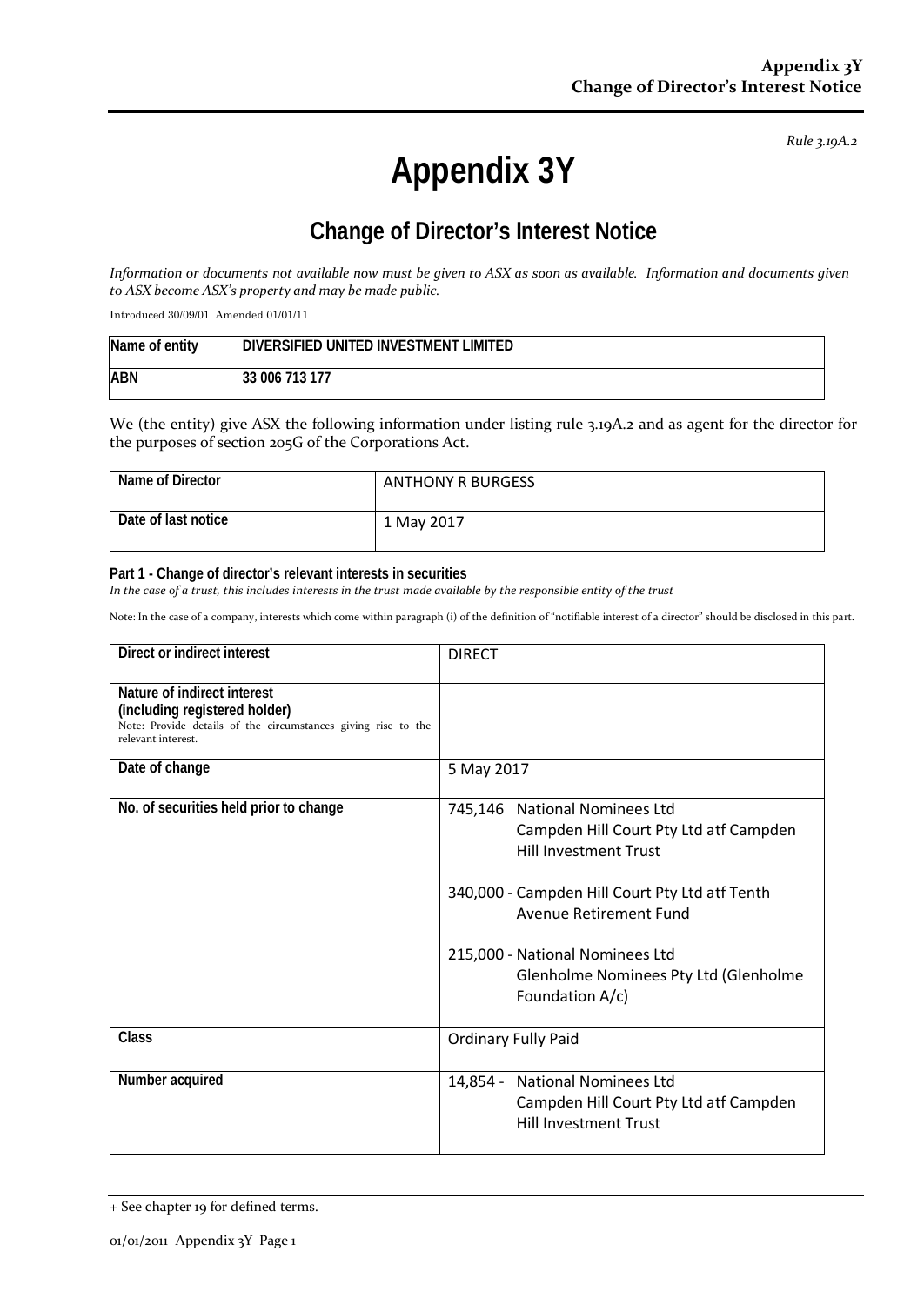#### **Appendix 3Y Change of Director's Interest Notice**

| Number disposed                                                                                                                                                            | Nil                                                                                                     |  |
|----------------------------------------------------------------------------------------------------------------------------------------------------------------------------|---------------------------------------------------------------------------------------------------------|--|
| Value/Consideration<br>Note: If consideration is non-cash, provide details and estimated<br>valuation                                                                      | 14,854 @ \$3.75 per share                                                                               |  |
| No. of securities held after change                                                                                                                                        | 760,000 National Nominees Ltd<br>Campden Hill Court Pty Ltd atf Campden<br><b>Hill Investment Trust</b> |  |
|                                                                                                                                                                            | 340,000 - Campden Hill Court Pty Ltd atf Tenth<br><b>Avenue Retirement Fund</b>                         |  |
|                                                                                                                                                                            | 215,000 - National Nominees Ltd<br>Glenholme Nominees Pty Ltd (Glenholme<br>Foundation A/c)             |  |
| Nature of change<br>Example: on-market trade, off-market trade, exercise of options,<br>issue of securities under dividend reinvestment plan, participation<br>in buy-back | On market purchase                                                                                      |  |

### **Part 2 – Change of director's interests in contracts**

Note: In the case of a company, interests which come within paragraph (ii) of the definition of "notifiable interest of a director" should be disclosed in this part.

| Detail of contract                                                                              |  |
|-------------------------------------------------------------------------------------------------|--|
| Nature of interest                                                                              |  |
| Name of registered holder                                                                       |  |
| (if issued securities)                                                                          |  |
| Date of change                                                                                  |  |
| No. and class of securities to which interest related                                           |  |
| prior to change                                                                                 |  |
| Note: Details are only required for a contract in relation to which the interest<br>has changed |  |
| Interest acquired                                                                               |  |
| Interest disposed                                                                               |  |
| Value/Consideration                                                                             |  |
| Note: If consideration is non-cash, provide details and an estimated valuation                  |  |
| Interest after change                                                                           |  |

#### **Part 3 –** +**Closed period**

<sup>+</sup> See chapter 19 for defined terms.